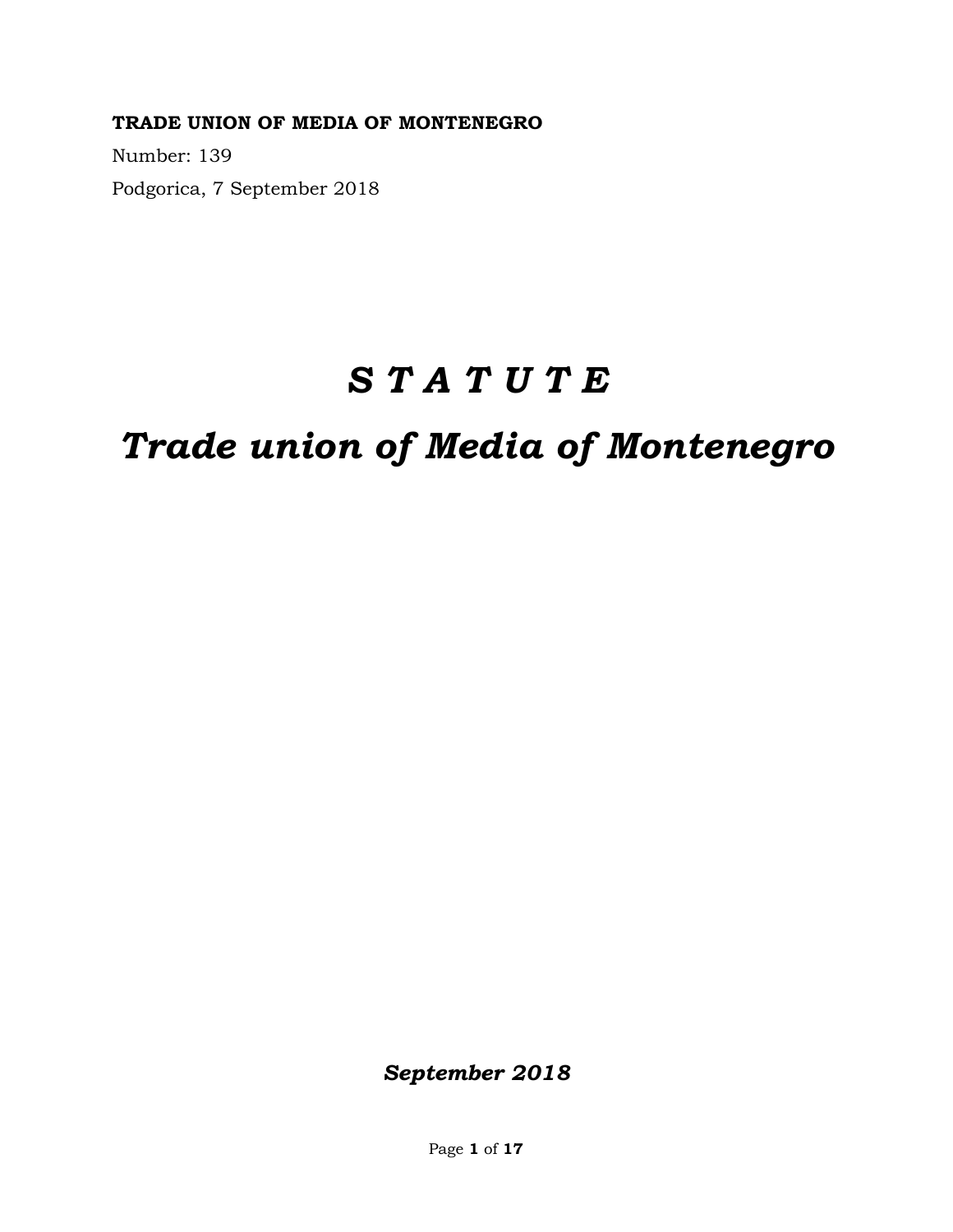Delegates of the Third Assembly of the Trade Union of Media of Montenegro, held on 07 September 2018, adopted the following

## **STATUTE**

#### **of**

#### **the Trade Union of Media of Montenegro**

#### **I – GENERAL PROVISIONS**

#### **Article 1**

Trade Union of Media of Montenegro (hereinafter: Trade Union) is an independent, autonomous, voluntary, interest-based and non-political organization of employees in the media of Montenegro.

#### **Article 2**

The Trade Union action shall be based on the protection and exercise of the economic and social interests and labor and professional rights of members, on the basis of this Statute and established program acts.

In the protection and exercise of interests of its members, the Trade Union shall act in the spirit of the Constitution, laws, international conventions and other documents signed by Montenegro.

#### **Article 3**

Trade Union shall join forces with trade unions of other branches in the Union of Free Trade Unions of Montenegro (hereinafter: UFTUM) for the purpose of more efficient exercise and protection of common and general interest of employees in the territory of Montenegro.

Trade Union shall join the international trade union associations and associations of journalists if this collaboration is to contribute to their further development and strengthening.

The decision on joining or disassociation with/from other trade union association shall be made by the Main Board.

#### **Article 4**

Trade Union shall operate on the principles of:

- 1. Democratic advocacy and representation of its members;
- 2. Openness to all employees under the same conditions established by this Statute;
- 3. Voluntariness of joining and withdrawal from the union;
- 4. Independence of employers and their associations, government, political parties, religious groups and other organizations;
- 5. Democratic elections and organs' responsibility;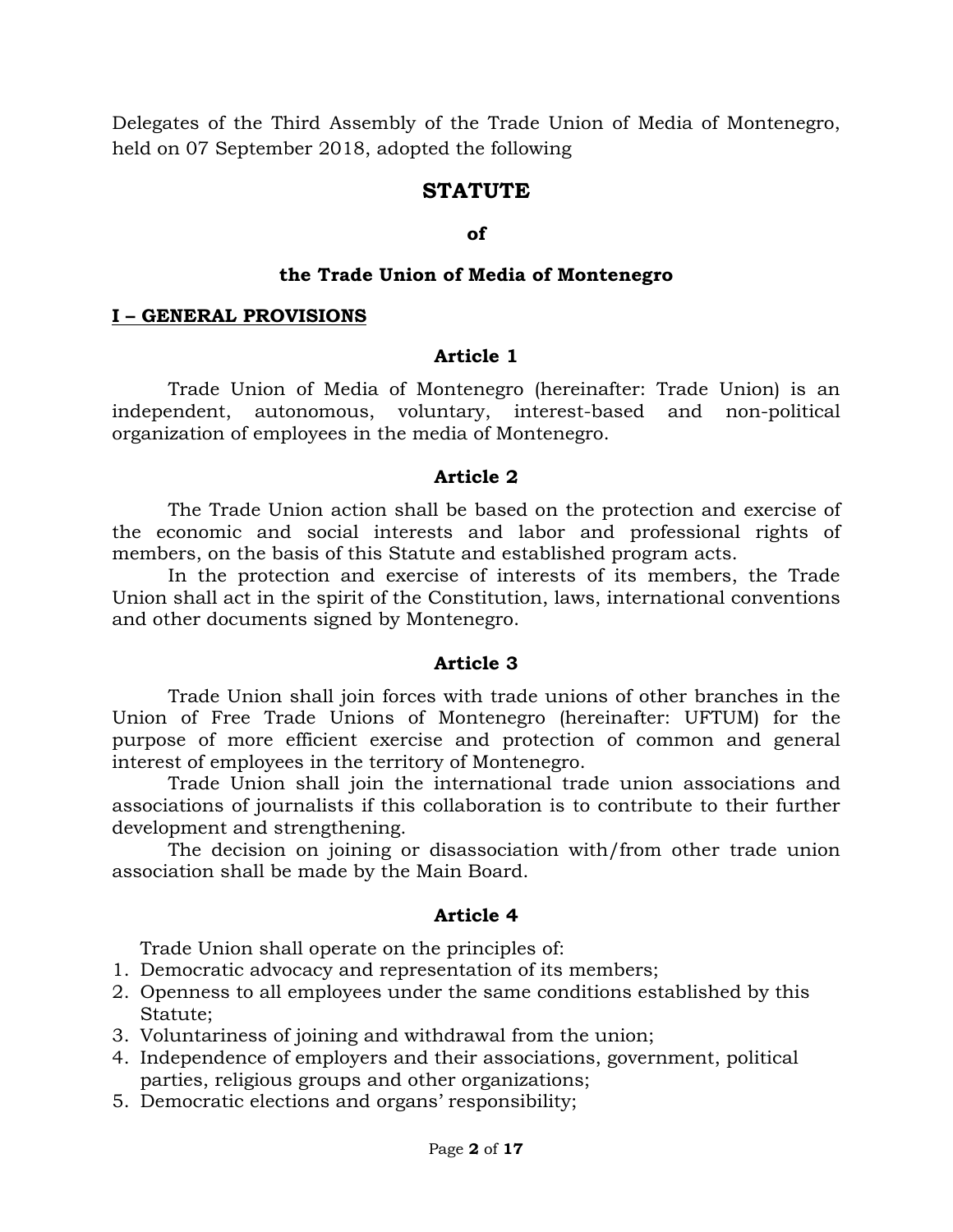6. The Public work;

- 7. Trade Union solidarity;
- 8. Respect of the fundamental human and trade union rights and freedoms.

## **Article 5**

Name of trade union: **Trade Union of Media of Montenegro** Abbreviation: **TUMM**

The Trade Union is a legal entity and has its own account, seal, sign (logo), flag and stamp.

The headquarters of the Trade Union is: ul. Njegoševa 7/2, Podgorica.

## **Article 6**

The **sign (logo) of the Trade Union** is: a stylized TV set on the left side and the text: Trade Union of Media of Montenegro, printed in green, in the right corner.

The **flag** of the Trade Union is of a white color with the sign of the Trade Union in the middle and text "Trade Union of Media of Montenegro" along the bottom, which is printed in green.

The **seal** of the Trade Union is round in shape and in the centre there is a stylized sign (logo) of the Trade Union and the text "Trade Union of Media of Montenegro Podgorica" around it.

The **stamp** (reception stamp) of the Trade Union is square in shape, contains the sign of the Trade Union and the following text:

Number: \_\_\_\_\_\_

Podgorica:  $\blacksquare$ "

**Facsimile** with the signature of the President may be used by the President Deputy specially authorized for it.

Web site of the Trade Union is [www.sindikatmedija.me.](http://www.sindikatmedija.me/)

## **II – OBJECTIVES AND TASKS OF THE TRADE UNION**

### **Article 7**

The main goals and tasks of the Trade Union are:

- 1. Protection and improvement of working rights of employees in the media;
- 2. Protection and improvement of the economic and social status of employees in the media;
- 3. Improving the conditions for payment of salaries and other types of earnings (fees);
- 4. Preparation, negotiation, conclusion and implementation of collective agreements in all areas and action levels;
- 5. Exercise and improvement of the pension insurance and other forms of security;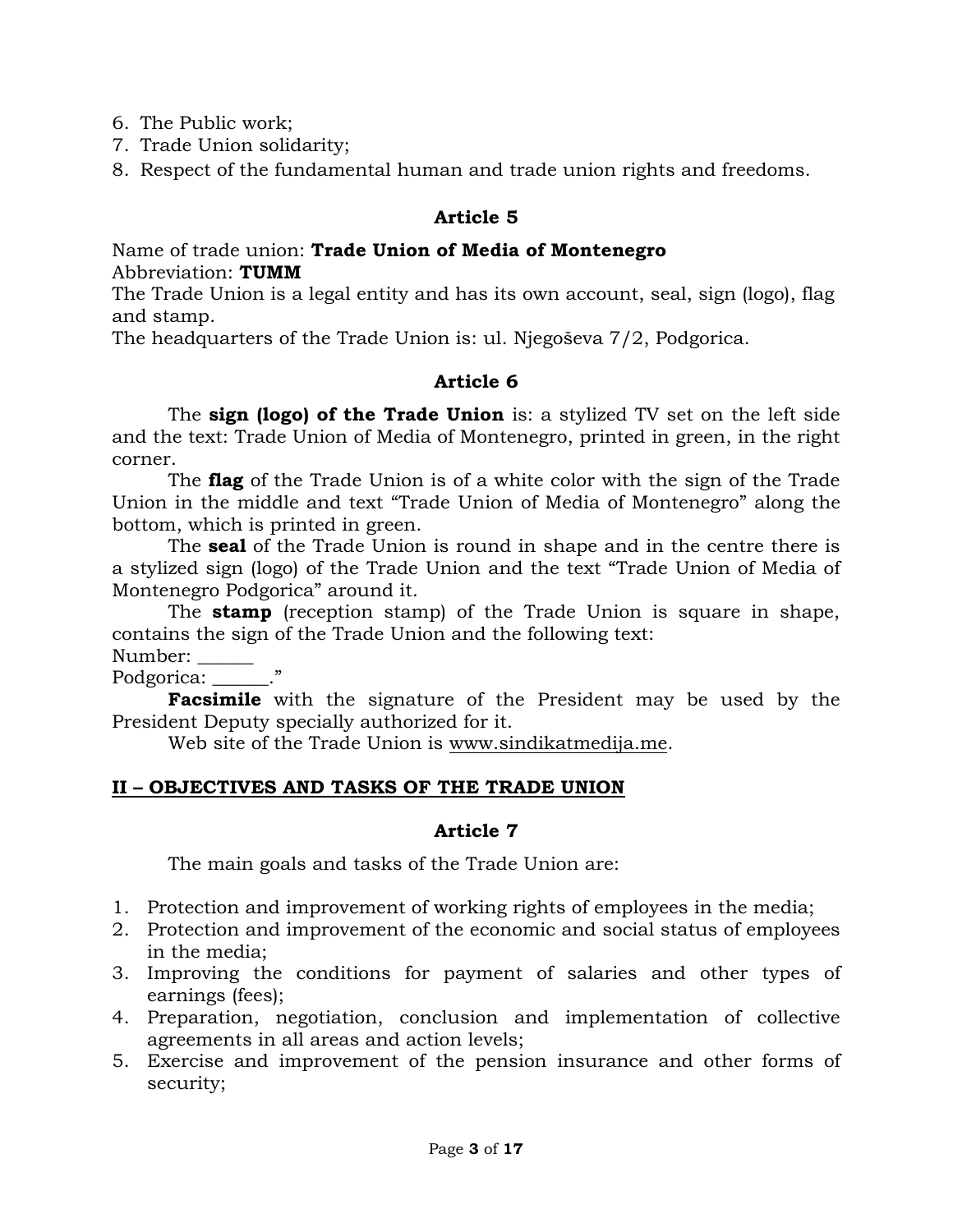- 6. Provision of legal protection for the members and advocating for the members' interests in solving collective and individual labor disputes;
- 7. Participation in making decisions that significantly affect the working conditions and rights and obligations of media employees;
- 8. Union and professional education of members and their empowerment;
- 9. Providing various benefits to employees in the media;
- 10. Protection of professional rights, profession integrity and media workers' integrity;
- 11. Protecting the safety of media workers and advocacy for dealing with cases of attack on journalists;
- 12. Protection and strengthening the media freedom and freedom of speech;
- 13. Analysis, proposing and participation in the adoption and application of media laws and regulations;
- 14. Strengthening the impact on the adoption and enforcement of laws and other regulations in the media field;
- 15. The exercise of solidarity in interpersonal relations;
- 16. Cooperation with trade union organizations in Montenegro;
- 17. Cooperation with international trade union organizations and associations of journalists and media workers in other countries.

## **Article 8**

In order to achieve the objectives and purposes of the union establishment, the Trade Union shall:

- 1. Represent members before the employer, employers' associations, state and other bodies and state institutions;
- 2. Represent members in the international trade union associations and federations of journalists and media workers;
- 3. Initiate and conduct negotiations with employers on conclusion of collective agreements;
- 4. Provide free legal counseling and represent them in disputes with the employer;
- 5. Organize all forms of trade union actions including strikes;
- 6. Decide on the manner of conducting trade union action;
- 7. Monitor cases of assault on journalists and media workers and systematically react in order to solve them;
- 8. Systemically monitor application and propose amendments to media laws and regulations.

## **Article 9**

The Trade Union shall participate in collective bargaining with employers' organizations at branch level and shall support trade union organizations in negotiations with the employer at the level of the media, in accordance with the provisions of this Statute and decisions of the Assembly.

An advisory committee Within the Trade Union may be established to monitor the implementation of collective and individual labor relations, whose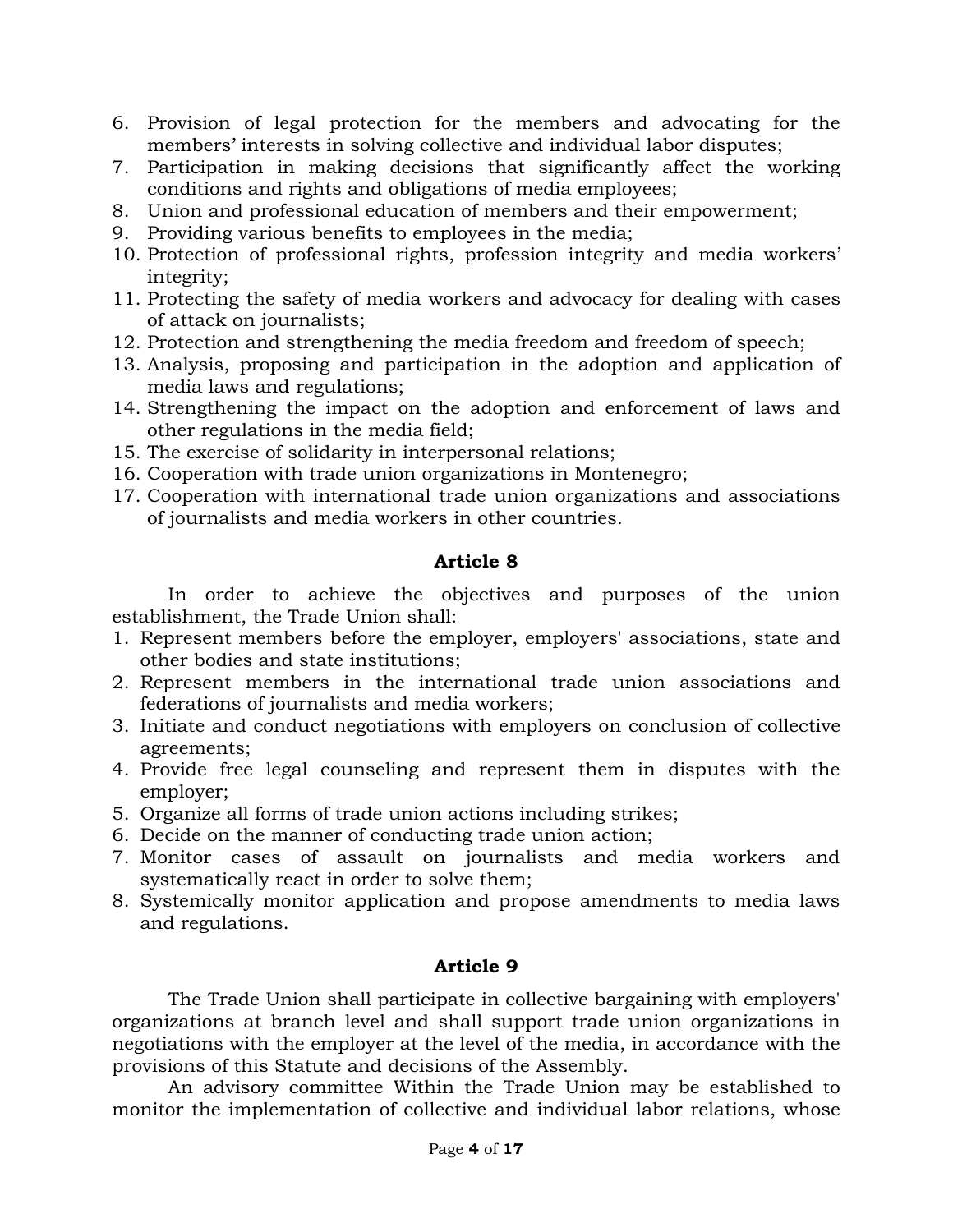composition, functioning and jurisdiction is determined by the decision on appointment.

Except for the abovementioned, the Trade Union shall carry out other activities of special interest to its members, in accordance with the provisions of this Statute and other acts of the Trade Union.

## **III – MEMBERSHIP**

#### **Article 10**

Media workers may become members of the Trade Union in accordance with the provisions of this Statute and without discrimination on any grounds stemming from fundamental human rights.

Joining the Trade Union shall be voluntary. On occasion of joining, worker signs a statement of joining and thereby accepts the Statute, the objectives and all rights and obligations arising from it.

Worker employed in the media that has not established trade union organization, may become a member of the Trade Union as an individual member.

Individual members of the Trade Union may only be those workers in whose media house no trade union organization has been established.

The status of a member remains active in case of termination of employment by employer's decision, until the decision becomes final if the employee complained.

Employees who hold bargaining power on the employer's side or are in a position to influence the salaries of employees cannot be members of the Trade Union, or their membership in the Trade Union is suspended if they themselves declare so.

## **Article 11**

Any person whose main profession is within a media field may be a member of the Trade Union:

- journalists employed in all types of media;
- freelance journalists who the largest part of their income acquire by performing the journalistic profession;
- media workers and associates who participate with journalists in the preparation media contents;
- other workers employed in companies whose activities is within the media field;
- cameramen, photo reporters, editors, producers, technical leadership, employees in the press, technical staff in print media, portals, radio and television, employees in administration and media marketing services.

Employees who have signed the labor contract with the Trade Union or agreement on project cooperation may also become members of the Trade Union.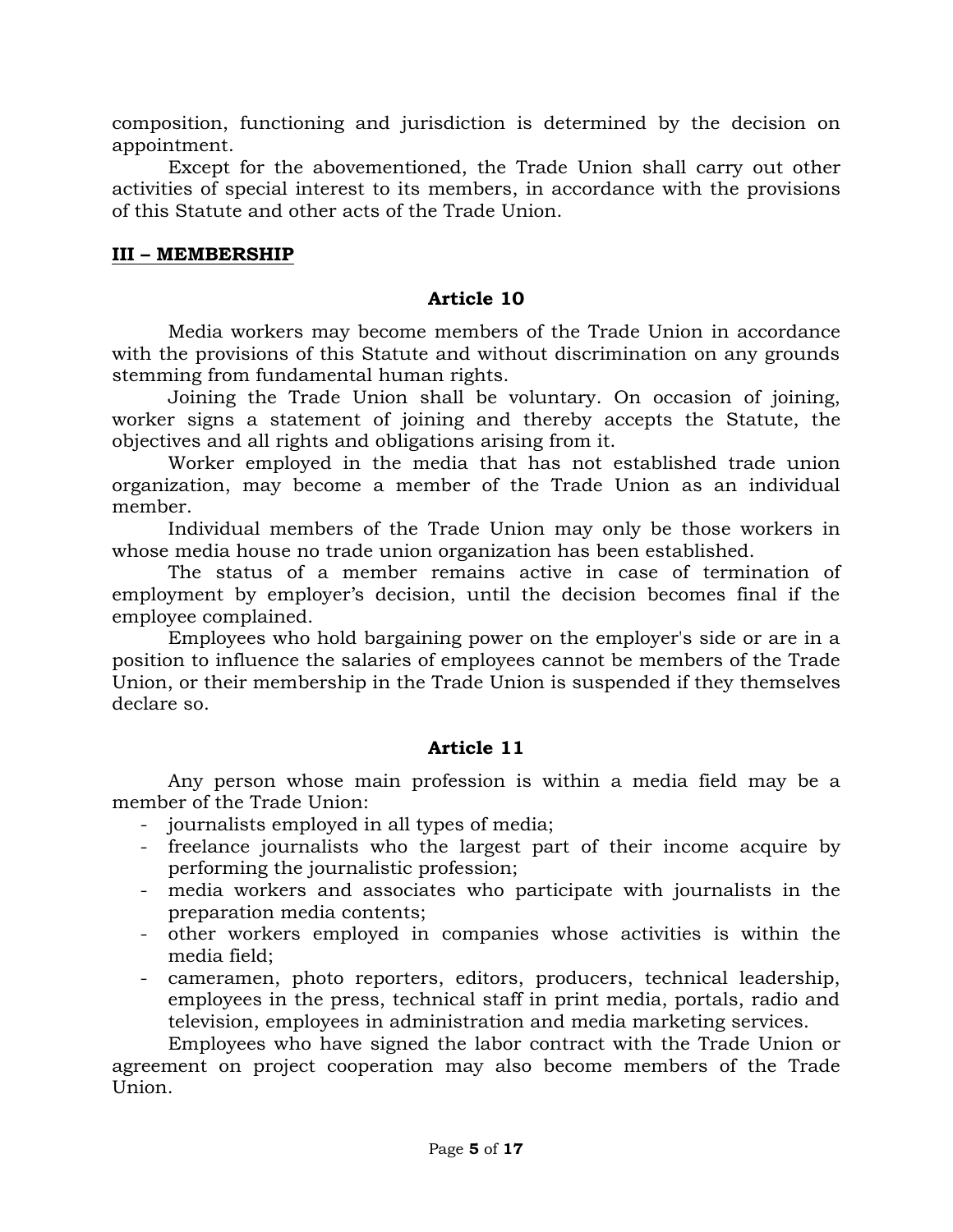In the Trade Union, students of journalism may also be active as associated members, if they observe its principles and rules.

#### **MEMBERSHIP CARD**

#### **Article 12**

The Trade Union membership is proved with the membership card.

Members who regularly pay their membership fee shall be entitled to the membership card.

On the front side of the membership card there is a stylized sign of the Trade Union and the text: **Trade Union of Media of Montenegro**, name and surname of the member and number of the membership card.

There shall be records kept on the issued membership cards.

In case of misuse, the Main Committee may make a decision requesting the membership card to be returned temporarily until a decision on the status of the member.

#### **RIGHTS OF THE TRADE UNION MEMBER**

#### **Article 13**

On the basis of the commitments provided in the Statute, a member shall exercise the rights arising from this Statute, but particularly:

- The right to elect and to be elected in the bodies of the Trade Union;
- The right to launch initiatives and proposals at all levels of the Trade Union;
- The right to be informed about the work of the Trade Union;
- The right to control the work of the bodies of the Trade Union in accordance with the provisions of this Statute and other acts;
- The right to trade union education;
- The right to interest-based representation in collective bargaining;
- The right to free of charge legal assistance in the exercise of labor rights and representation in the event of dispute before courts for the protection of labor rights;
- the right to use the benefits that the Trade Union provides;
- the right to use common trade union funds in accordance with the regulations of the Union of Free Trade Unions.

All statutory rights, a member of the Trade Union shall exercise if they regularly pay the membership fee. If the employee does not receive salary, they shall inform the Main Committee of the Trade Union about that, which may exempt them from payment the membership dues until the conditions are reestablished.

#### **OBLIGATIONS OF THE TRADE UNION MEMBER**

### **Article 14**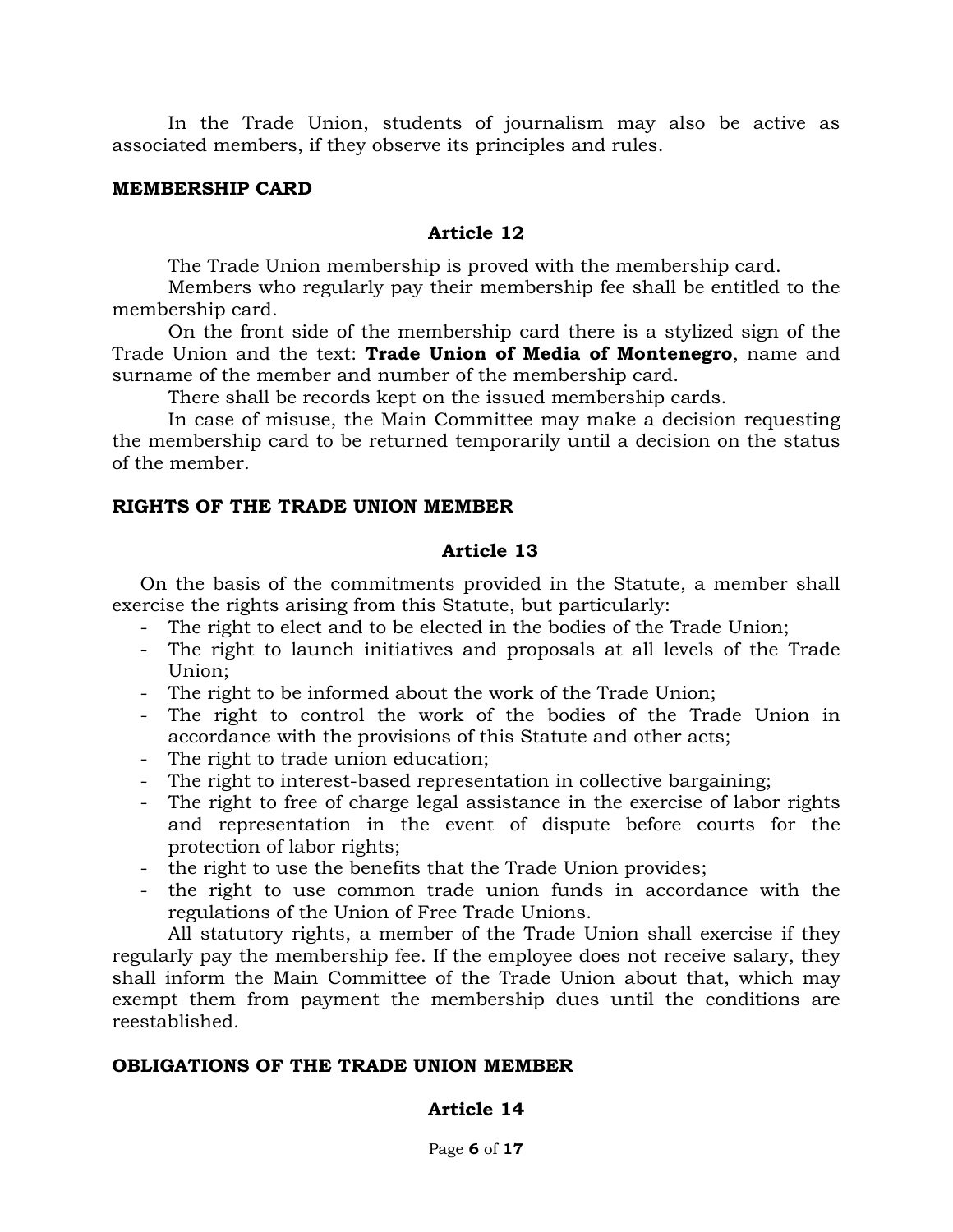On the basis of membership, a member assumes certain obligations, such as in particular:

- 1. To comply with the provisions of the Statute, other acts and decisions adopted in accordance with the Statute;
- 2. To actively participate in all activities of the Trade Union organized either within the Trade Union or in cooperation with other trade unions;
- 3. To defend interests of the Trade Union in solidarity with other members;
- 4. To regularly pay the membership fee;
- 5. To promote the Trade Union objectives with their activities and to take care not to harm its reputation.

#### **TERMINATION OF MEMBERSHIP WITHIN TRADE UNION**

#### **Article 15**

Membership within the Trade Union shall cease in the following cases:

- by voluntary withdrawal from the Trade Union, with the prior settlement of all membership obligations towards the Trade Union and the return of the membership card;
- by deletion from the register due to failure to pay membership fee for six months during the calendar year;
- by exclusion when a member acts contrary to this Statute and to decisions of the Trade Union;
- by exclusion from the Trade Union because of causing damage or harm to the reputation of the Trade Union;
- moving to work in non-media activities.

The decision on exclusion from membership is made by the Main Board of the Union in agreement with the trade union organization whose member is excluded.

### **Article 16**

Member withdraws from membership voluntarily, without any coercion, through a written statement of withdrawal from the membership submitted to the President of the Trade Union or the president of the trade union organization to which they are a member, on which occasion they return a membership card.

The exclusion procedure is initiated and completed by a trade union in agreement with the Main Committee of the Trade Union, and if it is an individual member in question, the decision is passed by the Main Committee by a majority of votes.

A written decision with explanation of the reasons for exclusion shall be submitted to the excluded member.

An excluded member of the Trade Union shall have a right to appeal to the Statutory Board of the Trade Union within 15 days as of the date of delivery of the exclusion act.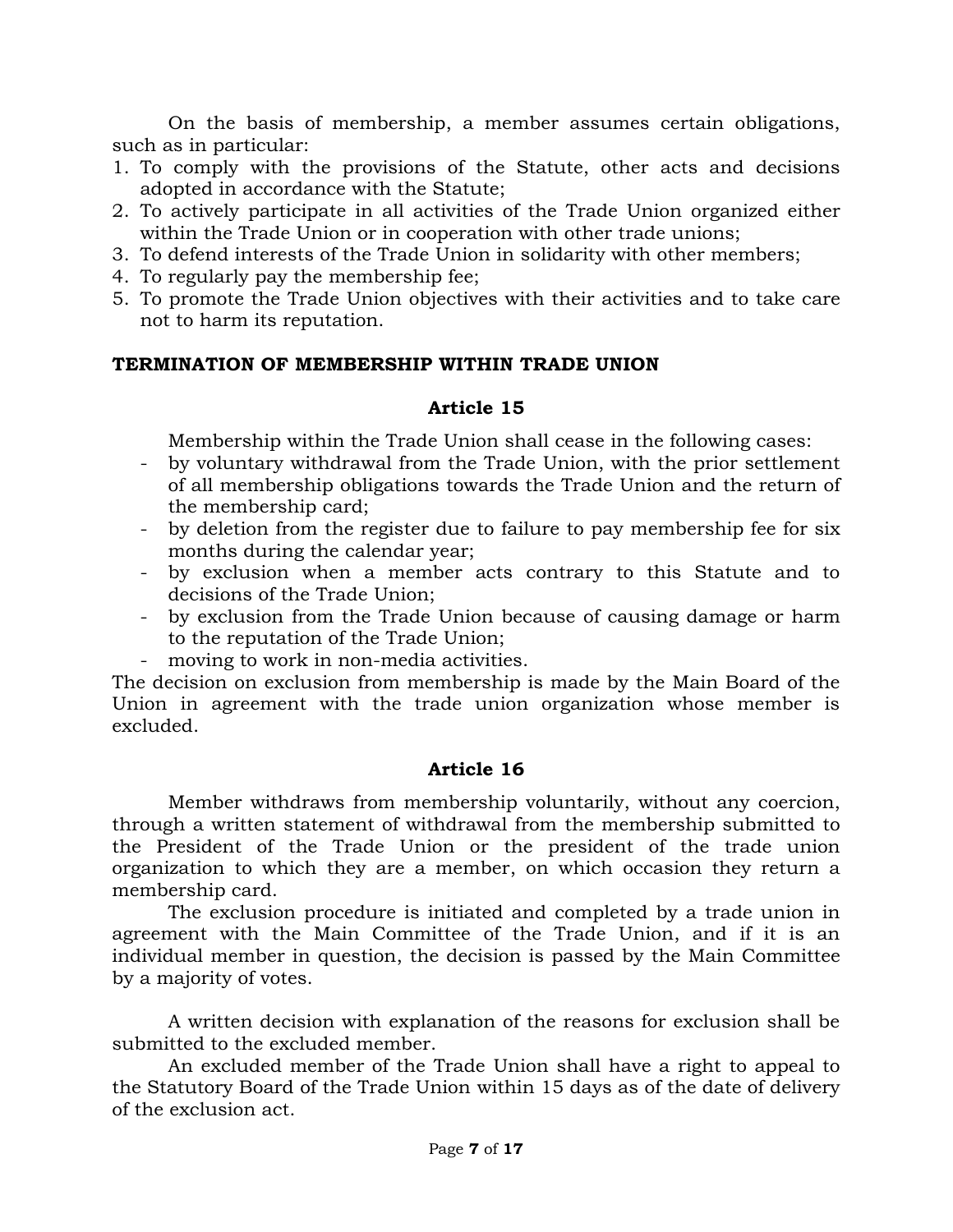A member of the Trade Union who has stepped out or is excluded from membership has the right to address a written request for re-admission to the Trade Union.

Decision on re-joining shall be made by the Main Committee in cooperation with the trade union organization, unless it is an individual member.

### **IV - BODIES OF THE TRADE UNION**

## **Article 17**

The bodies of trade union organizations are:

- 1. Assembly;
- 2. Main Committee;
- 3. President;
- 4. Steering Committee;
- 5. Statutory Committee.

### **ASSEMBLY**

## **Article 18**

The Assembly is the highest body of the Trade Union of Media of Montenegro.

The Assembly shall be held every four years as electoral assembly.

The decision on the date and place of the regular assembly shall be made by the Main Committee at least 30 days prior to the holding.

All members may attend the Assembly.

Delegates authorized by their trade union organizations or individual members (in the case of delegates representing that part of membership) shall have the right to decide in the Assembly.

The number and composition of the delegates shall be determined at the census determined by the proportionally paid membership fee between the two Assemblies.

Notwithstanding paragraph 6 of this Article, each trade union organization shall have at least one delegate in the Assembly, and the individual members of the Trade Union shall have the right to at least one delegate.

Regardless of the number of determined delegates of the Assembly, pursuant to paragraph 6, no trade union organization can have more than 49% of all delegates in the Assembly.

If a trade union organization, on the basis of the criteria referred to in paragraph 6 of this Article, has more than 49% of all delegates in the Assembly, the number of delegates of that trade union organization is determined to be 49% of all delegates.

The precise number of delegates is determined by the Main Committee.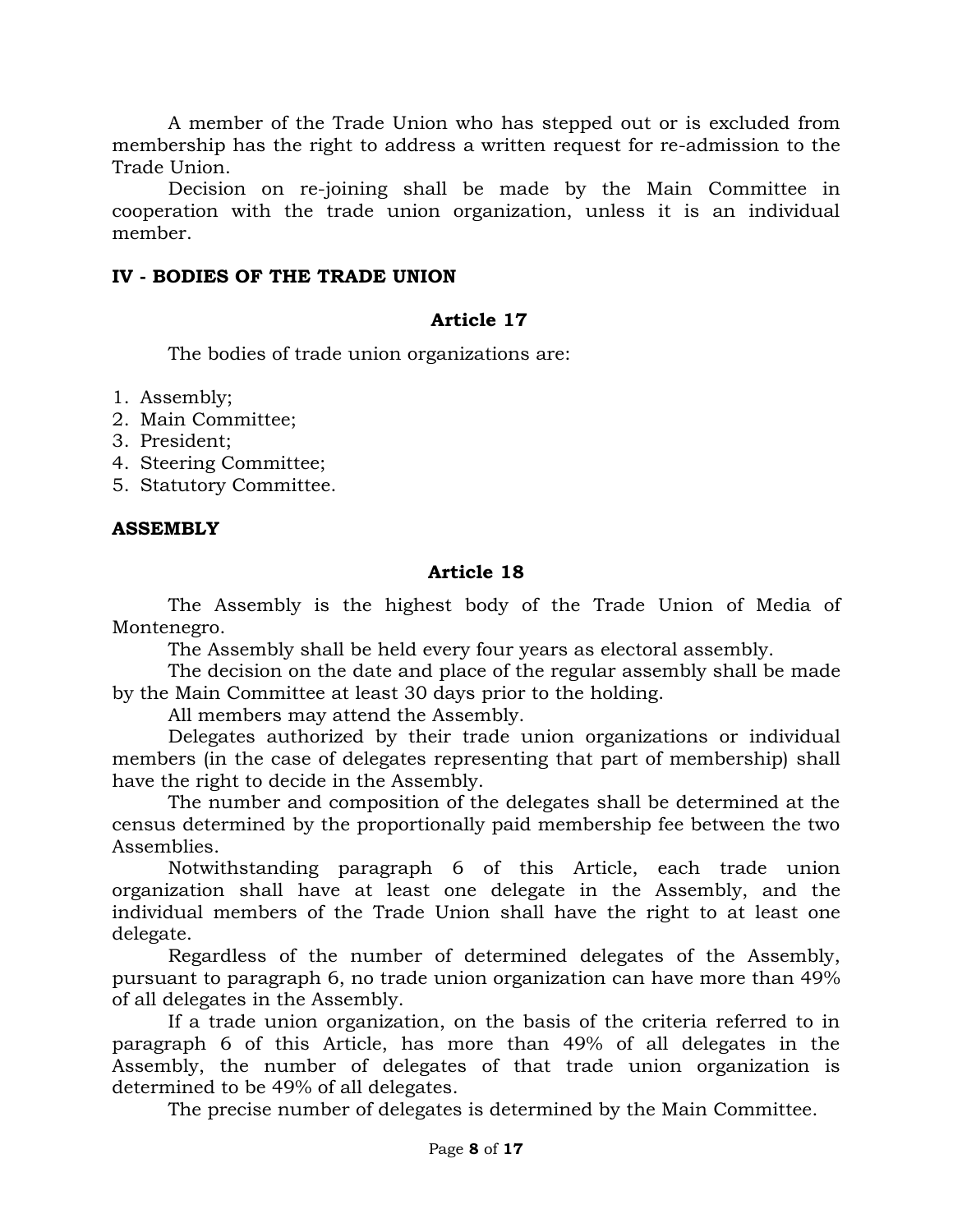When selecting a trade union delegate, gender equality shall be taken into account.

## **Article 19**

The Assembly of the Trade Union may decide if more than half of the delegates are attending, in accordance with the provisions of this Statute.

Decisions at the Assembly are made by the majority of delegates.

The work of the Assembly shall be managed by the Working Presidency elected by the Assembly, in accordance with the Rules of Procedure of the Assembly.

Decisions in the Assembly shall be made by public announcement, unless it is a matter of election between several candidates when deciding by secret ballot.

The decisions made at the Assembly are signed by the President of the Trade Union.

If there is no quorum, the Assembly shall be convened again but not later than 30 days later, but decisions can be made even though more than half of the voting members or more than half of the members represented by delegates do not attend, as provided for in paragraph 1 of this Article.

### **THE ASSEMBLY'S RESPONSIBILITY**

## **Article 20**

The Assembly of the Trade Union shall:

- 1. Adopt the Statute and amendments to the Statute;
- 2. Adopt the Rules of Procedure;
- 3. Elect Working Presidency and other working bodies of the Assembly;
- 4. Decide on adoption of the Work Report of the Main Committee;
- 5. Decide on adoption of the report of the Steering Committee and decides on the dismissal of members of the Steering Committee;
- 6. Decide on adoption of the Work Report of the Statutory Committee and on the resolution of members of the Statutory Committee;
- 7. Draw and adopt conclusions of the Trade Union on important matters of interest for the Trade Union;
- 8. Discuss and adopt positions on working, material, social status and position of journalists and media workers;
- 9. Appoint and dismiss the President of the Trade Union;
- 10. Elect and dismisses members of the Main Committee, who are not automatically members of the Main Committee (presidents of trade union organizations), in accordance with this Statute;
- 11. Verify the mandate of the Main Committee members;
- 12. Elect and dismiss members of the Steering Committee and Statutory Committee;
- 13. Make decisions on other issues relevant to the work of the Trade Union.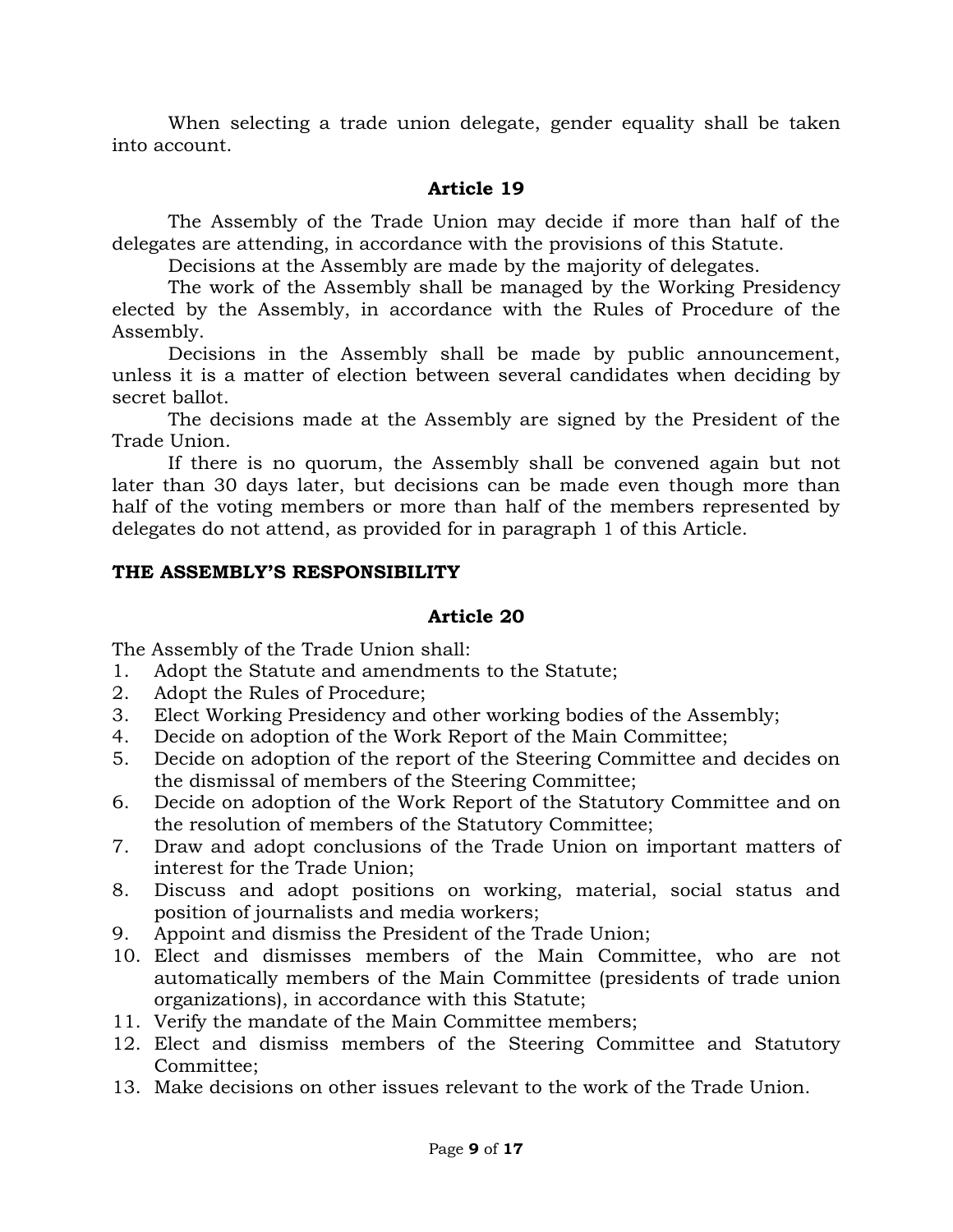#### **THE EXTRAORDINARY ASSEMBLY OF THE TRADE UNION**

#### **Article 21**

The Main Committee convenes the Extraordinary Assembly of the Trade Union at the request of at least 1/3 of the Main Committee members or when least 1/3 of members of the Trade Union require so from the Main Committee.

The initiative to convene the Extraordinary Assembly may be submitted by the Statutory Committee or Steering Committee upon which the Main Committee makes the final decision by 2/3 majority.

When submitting a request for the convening of an Extraordinary Assembly, the applicants must explain in writing the reasons for its convocation and propose the agenda, after which the conditions for the Main Committee to reach a decision on convening shall be met.

The Main Committee has to decide upon the initiative for convening the Extraordinary Assembly within 30 days of the submission thereof, provided that all the requirements for its convocation defined by Statute are met.

The Extraordinary Assembly of the Trade Union will be held within a maximum of 60 days from the date of the decision on its convening.

### **THE MAIN COMMITTEE OF THE TRADE UNION**

#### **Article 22**

The Main Committee is the highest body of the Trade Union between two Assemblies and consists of Trade Union president, presidents, that is, elected representatives of all individual trade union organizations, and one member elected among individual members.

All trade union organizations shall have the right to candidate a member in the Main Committee, whose appointment is the Assembly only confirms.

There may not be more than 2 members from the same media house in the Main Committee. When the President of the Trade Union is from one media house, then he is at their quota.

If between the two Assemblies a new trade union organization is incorporated in the Trade Union, its members shall acquire the right to nominate representatives in the Main Committee until the expiration of the current term of office.

The President of the Trade Union is the President of the Main Committee.

The mandate at the Assembly of elected members of the Main Committee shall last for four years, and can be re-elected to the same office.

### **RIGHTS AND RESPONSIBILITIES OF THE MAIN COMMITTEE OF THE TRADE UNION**

#### **Article 23**

The Main Committee shall:

1. Manage the work of the Trade Union between the two Assemblies;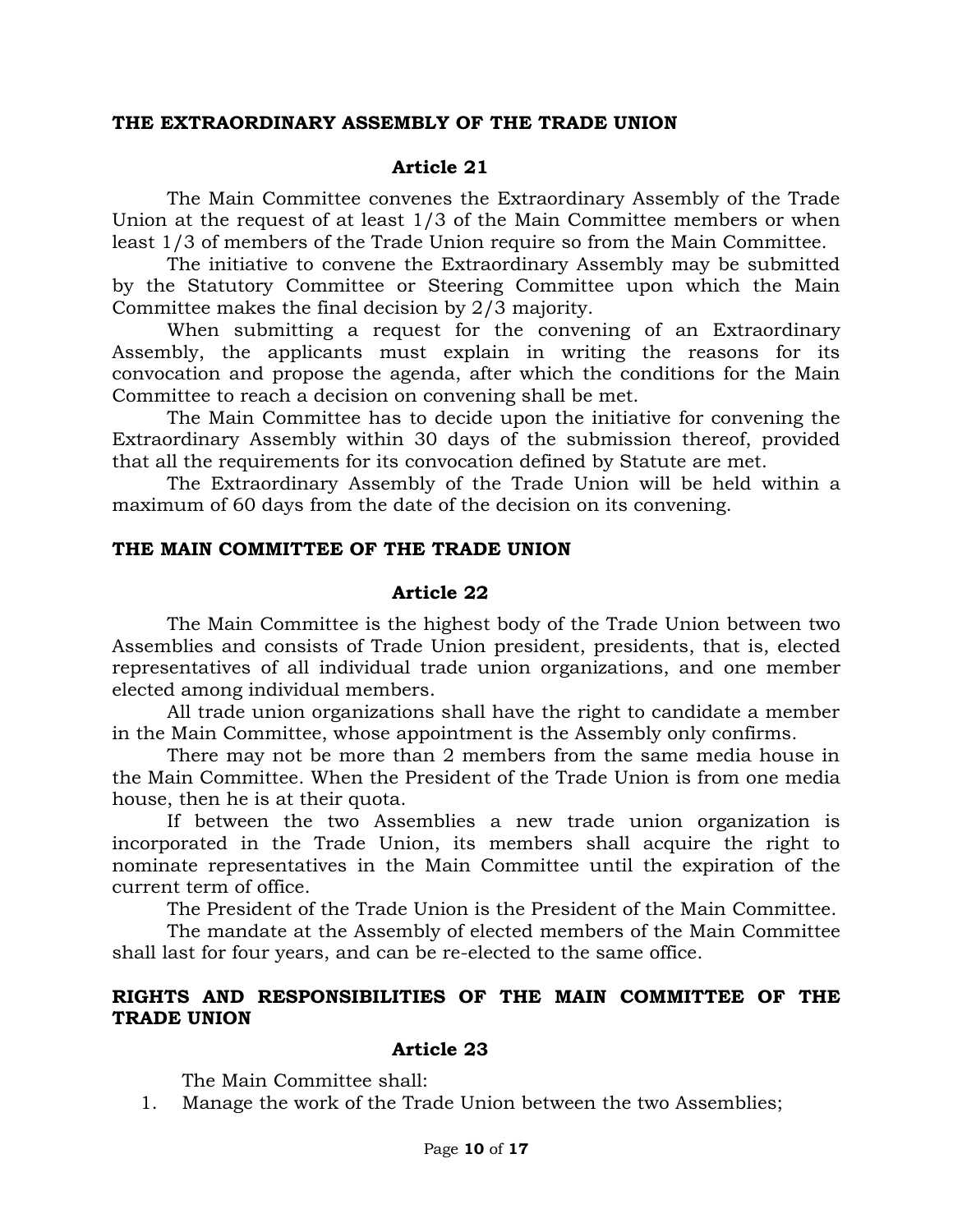- 2. Set and adopt the principles of collective bargaining;
- 3. Monitor the exercise and require consistent observance and exercise of collective agreements;
- 4. Organize the work of the Trade Union, guide and coordinate the work of trade union organizations, decide on the membership of new trade union organizations, decide on the exclusion of trade union organizations which do not meet the requirements prescribed by the Statute of the Trade Union;
- 5. Prepare and adopt the financial report and annual accounts;
- 6. Ensure informing of trade union members;
- 7. Decide on the application of the various forms of trade union fight;
- 8. Define proposal of the Statute of the Trade Union and its amendments;
- 9. Prepare the documents and decisions to be proposed to the Assembly;
- 10. Decide on the appeals in cases specified by this Statute, and on proposals submitted by members and bodies of the Trade Union;
- 11. Perform other tasks within its competence, prescribed by this Statute or other decisions and documents of the Trade Union bodies;
- 12. Decide on engagement of experts to help members, union organizations, and Trade Union bodies, which shall be regulated by special agreements;
- 13. Adopt the Rules of Procedure of the Main Committee;

For its work, the Main Committee answers to the Assembly and members of the Trade Union.

President of the Main Committee shall convene and manage the sessions of the Main Committee.

The session shall be convened at the request of at least 1/3 of the members of the Main Committee.

The sessions may be convened as reporting ones on which occasion members of the Main Committee discuss effects of work, if requested by at least 1/3 of the Main Committee members.

The Main Committee may make decisions through electronic sessions during which members of the Main Committee express their positions by email. Members of the Main Committee shall adopt minutes from the electronic session at the first next session of the Main Committee.

### **Article 24**

The Main Committee may exclude a member who is inactive, who does not fulfill the obligations undertaken or does not respond to calls for attendance at sessions.

This measure shall be undertaken after two written warnings to that member and the trade union organization that delegated them (if they became a member of the Main Committee).

The purpose of this measure is to prevent non-functioning of the Main Committee due to the passivity of its members.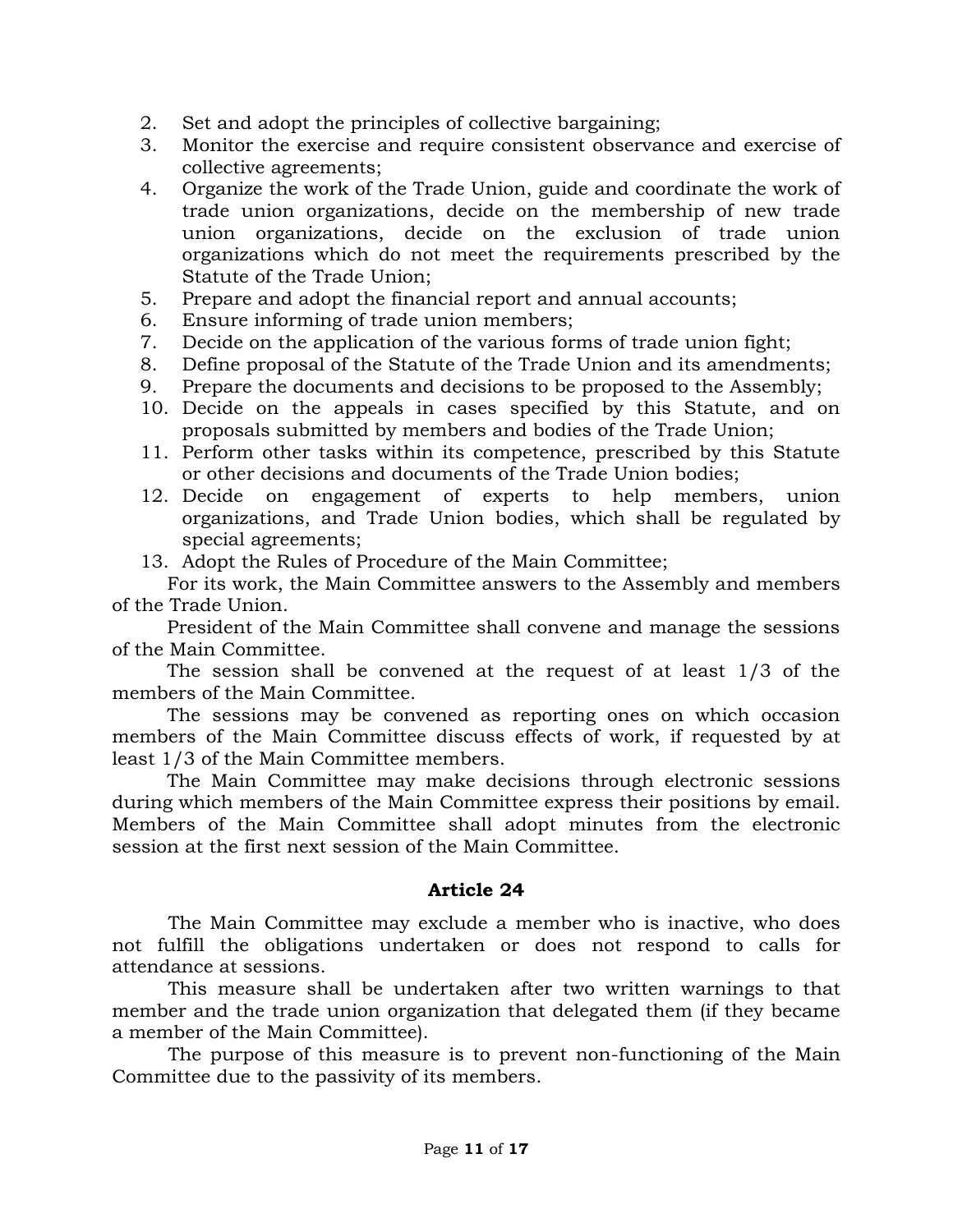The trade union organization whose member is excluded from the Main Committee shall have the right to appoint a new one.

## **THE PRESIDENT OF THE TRADE UNION**

### **Article 25**

The President of the Trade Union shall be an authorized person who presents and represents the Trade Union and is responsible for overall operation and the financial operation of the Trade Union.

The President of the Trade Union shall cooperate in good faith with other trade unions and social partners as well as professional associations at the national and international level.

The President of the Trade Union is a member of the Main Committee by function.

The President of the Trade Union shall implement decisions of the Assembly, Main Committee and coordinate the work of the Trade Union bodies.

The President of the Trade Union shall sign the acts of the Assembly, contracts and agreements.

The President of the Trade Union shall work on the implementation of objectives and tasks of the Trade Union.

The President of the Trade Union shall be authorized to, act and react independently, verbally or in written form, on behalf of the Trade Union, to the violation of working, economic and statutory rights of journalists and other media workers, as well as to other illegal and illicit practices that members may be exposed to.

The President shall comply with the positions of the Main Committee of the Trade Union and shall regularly inform the Main Committee on the activities undertaken on behalf of the Trade Union.

The President of the Trade Union shall perform other duties assigned to him/her by the Assembly and the Main Committee.

### **Article 26**

President of the Trade Union shall be elected by the Assembly.

Mandate of the President shall be four years with the possibility of reelection but two consecutive times at most.

Under the term of office of the President, the period in which he/she held that office for a time shorter than half the term shall not be included.

The President of the Trade Union shall perform his/her function as a volunteer and, if necessary, he/she may professionally perform the function based on the decision of the Main Committee, depending on financial situation of the Trade Union.

During the time of the President's incapacity to perform his/her function, he/she Union shall be substituted by vice-presidents.

Recall procedure of the President of the Trade Union is conducted in a same manner as election procedure.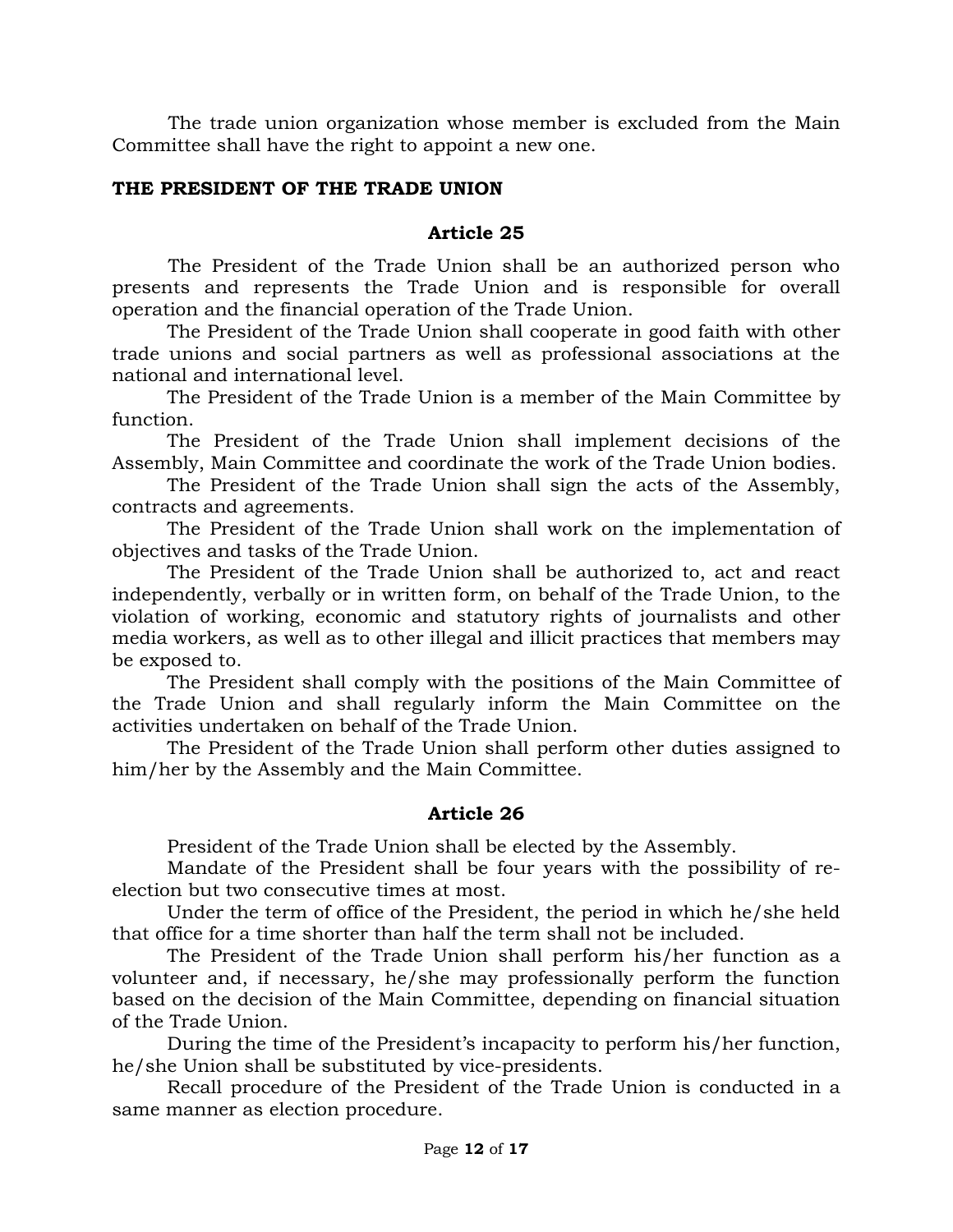## **PRESIDENT OF THE TRADE UNION ORGANIZATION**

## **Article 27**

At the first, constitutive session of the Main Committee of the Trade Union after the Assembly has been held, upon the proposal of the President, the Main Committee shall appoint three Vice-Presidents of the Trade Union, as follows:

- vice-president from the trade union organization of the Radio and Television of Montenegro;
- vice-presidents from trade unions of local public broadcasters, and
- vice-presidents from trade unions of private media. The Vice President shall substitute the President in cases when he/she is unable

to perform tasks within his/her competence, according to his/her authority.

The Vice President also carries out other tasks delegated to him/her by the President and the Main Committee.

## **THE STEERING COMMITTEE OF THE TRADE UNION**

## **Article 28**

The Steering Committee shall consist of 3 members, who are elected by at the Assembly and cannot be members of either Main or Statutory Committee.

If the number of Steering Committee members reduces in a period between the two Assemblies, new member is appointed at the vacant position by the decision of the Main Committee.

The Steering Committee of the Trade Union shall meet when necessary but at least every six months.

Elected members shall hold a constitutive session during the same Assembly at which they are elected, if they are all present. Otherwise, the constitutive session of the Steering Committee is convened by the President of the Trade Union no later than 30 days after the Assembly.

Mandate of the Steering Committee members shall last for four years and they may be re-elected after the expiration of the mandate.

The Steering Committee shall answer for its work to the Assembly of the Trade Union.

## **Article 29**

The Steering Committee of the Trade Union shall:

- 1. supervise the established financial policy of the Trade Union;
- 2. supervise the overall material and financial operations of the Trade Union;
- 3. submit a report on its work during its mandate to the Assembly of the Trade Union.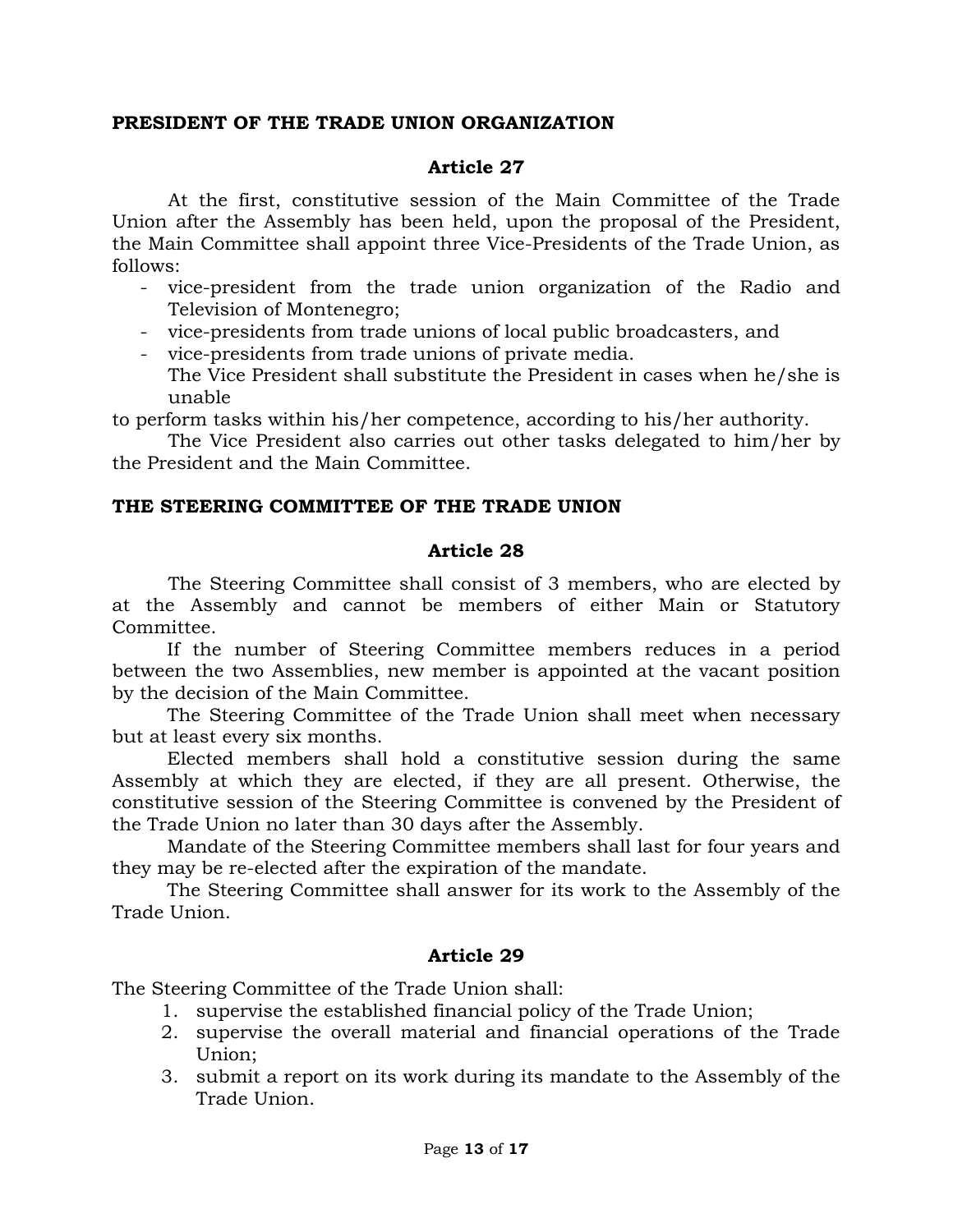#### **STATUTORY COMMITTEE OF THE TRADE UNION**

#### **Article 30**

The Statutory Committee shall be composed of 3 members elected at the Assembly who cannot be members of either Main or Steering Committee.

If between two Assemblies the number of the Statutory Committee members reduces, a new member shall be appointed by a decision of the Main Committee to the vacant position.

The Statutory Committee of the Trade Union shall meet when necessary, but at least every six months.

The elected members shall hold a constitutive session in the same Assembly at which they are elected, if everyone is present. Otherwise, the constituent session of the Statutory Board shall be convened by the President of the Trade Union no later than 30 days after the Assembly.

The term of office of the Statutory Committee members shall be four years, and the members of the Statutory Committee may be re-elected after the expiration of the mandate.

For its work, the Statutory Committee shall answer to the Assembly of the Trade Union.

#### **Article 31**

The Statutory Committee of the Trade Union shall have the following responsibilities and tasks:

- 1. Interpret provisions of the Statute;
- 2. Deliver opinion on draft amendments to the Statute and forward them to the Main Committee and Assembly.

### **Article 32**

Elections in the Trade Union shall be conducted as a rule every four years.

The decision to call the elections shall be made by the Main Committee of the Trade Union.

Elections for the bodies of the Trade Union shall be conducted, as a rule, by secret ballot among several candidates.

Candidates for the President of the Trade Union and body members may be proposed by trade union organizations, individual members, and personal candidates may also be submitted.

Candidacies shall be submitted to the Main Committee of the Trade Union within the deadlines set after the date of the Assembly.

#### **ELECTION OF THE TRADE UNION PRESIDENT**

### **Article 33**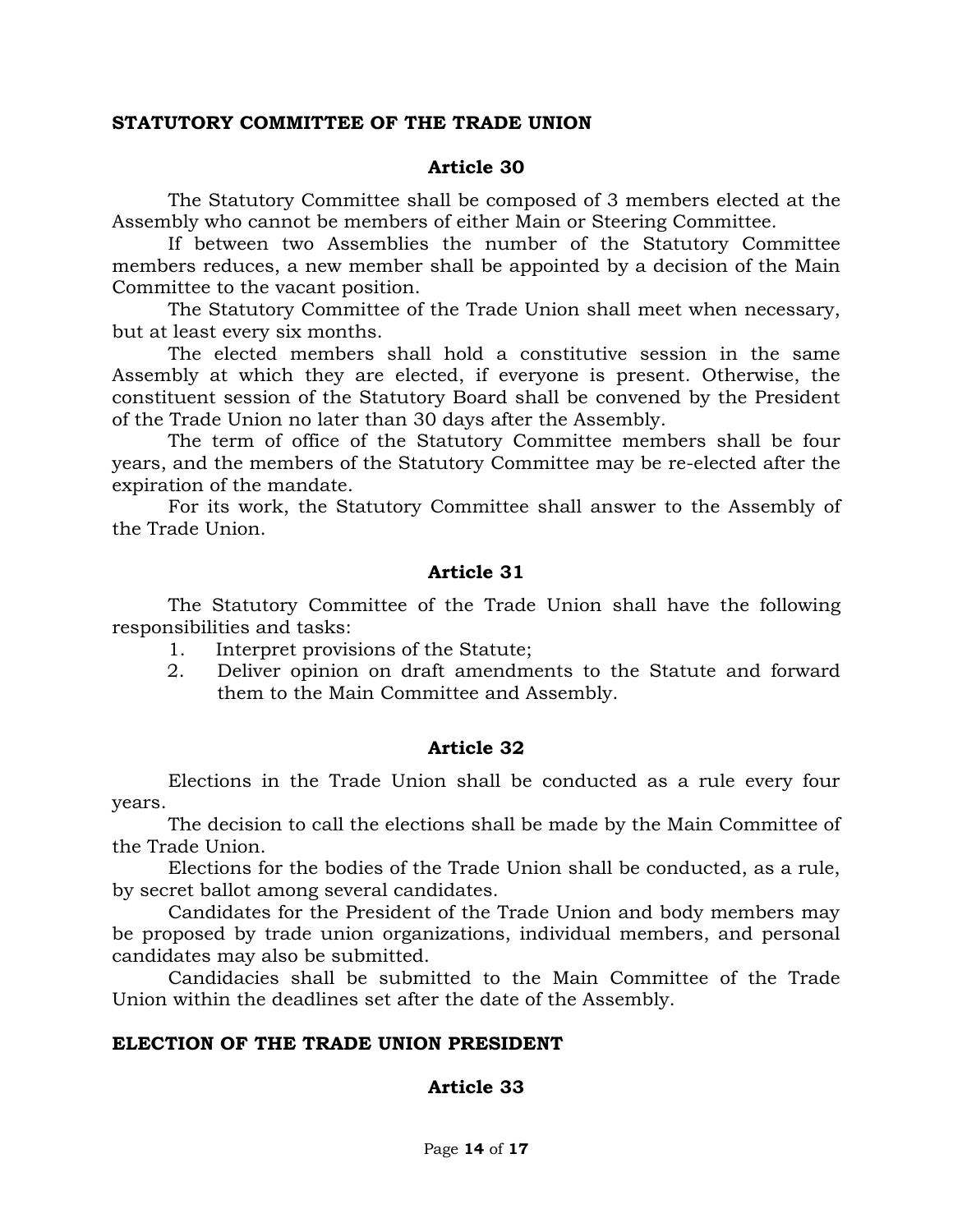The President of the Trade Union is, as a rule, elected by the Assembly, by secret ballot.

If order to be elected, a candidate needs to be supported by majority of present delegates.

If none of the proposed candidate has received the required majority in the first round, two candidates who received the highest number of votes in the first round will enter the second round, and candidate who then receives voting majority of the members present and delegates at the Assembly is elected.

If both candidates receive an equal number of votes in the second round of elections, a new Assembly will be organized within a period not longer than 30 days.

#### **ELECTION OF MEMBERS OF THE MAIN, STEERING AND STATUTORY COMMITTEE**

#### **Article 34**

Members of the Main Committee from trade union organizations do not get elected, but the Assembly only verifies their election after they had been elected by their organizations.

If the number of proposed candidates for a position is the same as the number of candidates that should be elected, each candidate needs to have a voting majority of the present delegates at the Assembly in order to be elected.

If several candidates have been proposed for a position, those candidates who received the highest number of votes are elected.

If two or more candidates receive an equal number of votes for the position, and it cannot be determined who is elected, the election between these candidates shall be repeated and the candidate who receives the highest number of votes shall be elected.

Elections shall be conducted by secret ballot.

### **Article 35**

Work of the Trade Union is public.

Mutual disputes among trade union members must not be made public by means of press releases and media if this would result in damage to the reputation of the Trade Union.

Mutual disputes are discussed at the sessions of the Main Committee.

The contrary actions from those referred to in paragraph 2 of this Article may result in the exclusion procedure.

### **VIII – PROFESSIONAL AND ADMINISTRATIVE TASKS IN THE TRADE UNION**

### **Article 36**

The Trade Union may establish Secretariat of the Trade Union of Media of Montenegro which would carry out professional and administrative activities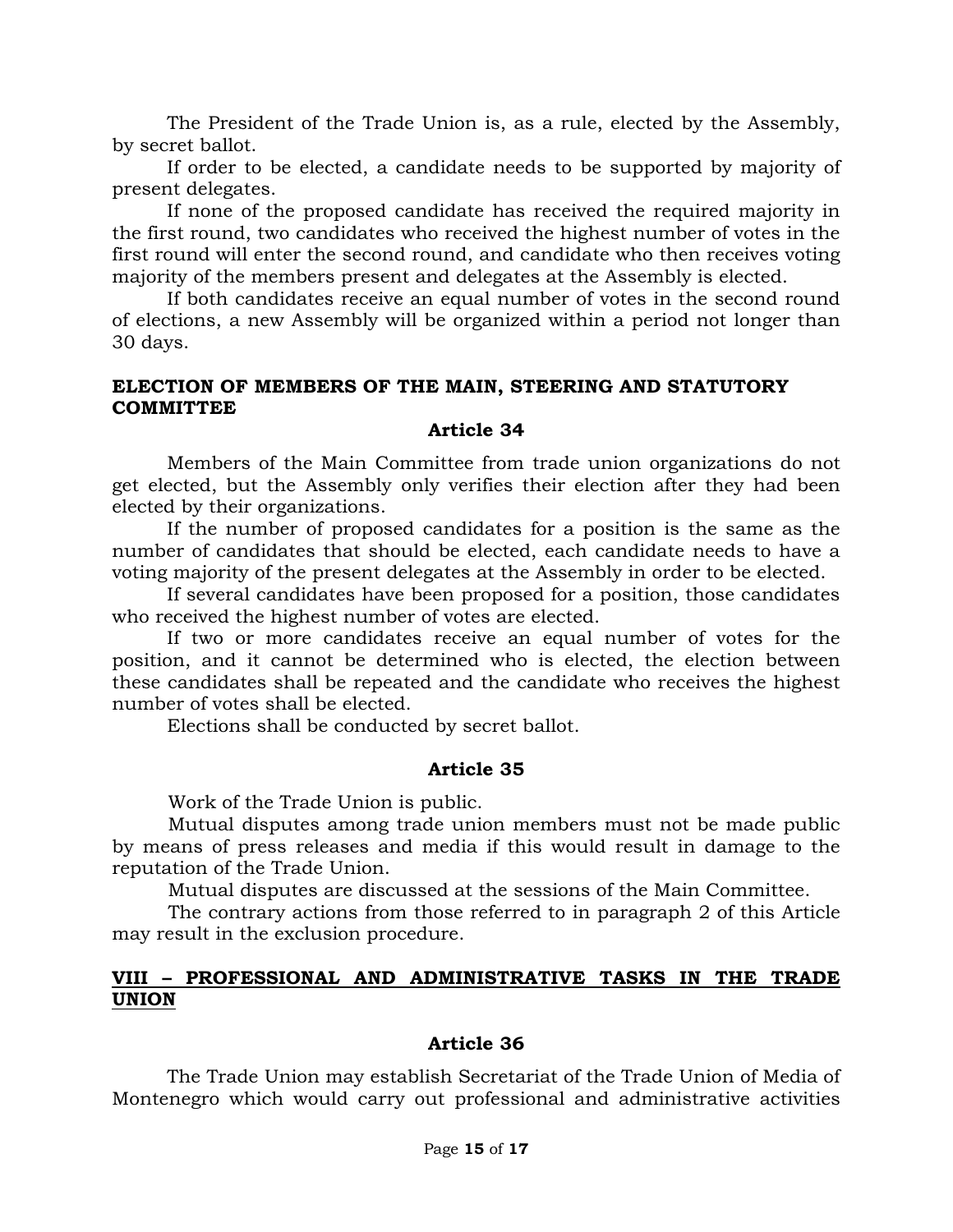for the needs of the Trade Union, keep data and decisions of the bodies of the Trade Union.

The decision on the establishment of Secretariat shall be made by the Main Committee.

Office of the Union of Free Trade Unions of Montenegro shall perform administrative tasks and provide free legal assistance if the Secretariat of the Trade Union of Media of Montenegro is not established.

The main source of revenue and financing of the Trade Union activities is membership fee.

### **Article 37**

The trade union can establish the Service of the Trade Union of the Media of Montenegro where professional and administrative work for the needs of the Trade Union would be carried out, the data would be kept as well as the decisions of the Trade Union bodies.

The decision on the establishment of the Service shall be made by the Main Committee.

If there is no professional service of the Trade Union of the Media, the administrative work and free legal aid services shall be provided by the Office of the Union of Free Trade Unions of Montenegro.

#### **Article 38**

The main source of revenue and financing of the Trade Union activity is membership fees.

By joining the Trade Union, the member assumes the obligation of regular payment of the membership fee.

The membership fee is determined by the Main Committee of the Trade Union.

The membership fee for individual members of the Trade Union is 2 Euros per month.

The union can also be financed from other sources: donations, projects, etc.

#### **TRANSITIONAL AND FINAL PROVISIONS**

#### **Article 39**

This Statute shall enter into force on the day of its adoption.

By the entry into force of this Statute, the Statute of the Trade Union of the Media of Montenegro no. 91 of 08/09/2014 shall cease to be valid.

### **Article 40**

Amendments to this Statute shall be exercised, as a rule, by the same procedure as the procedure of adoption.